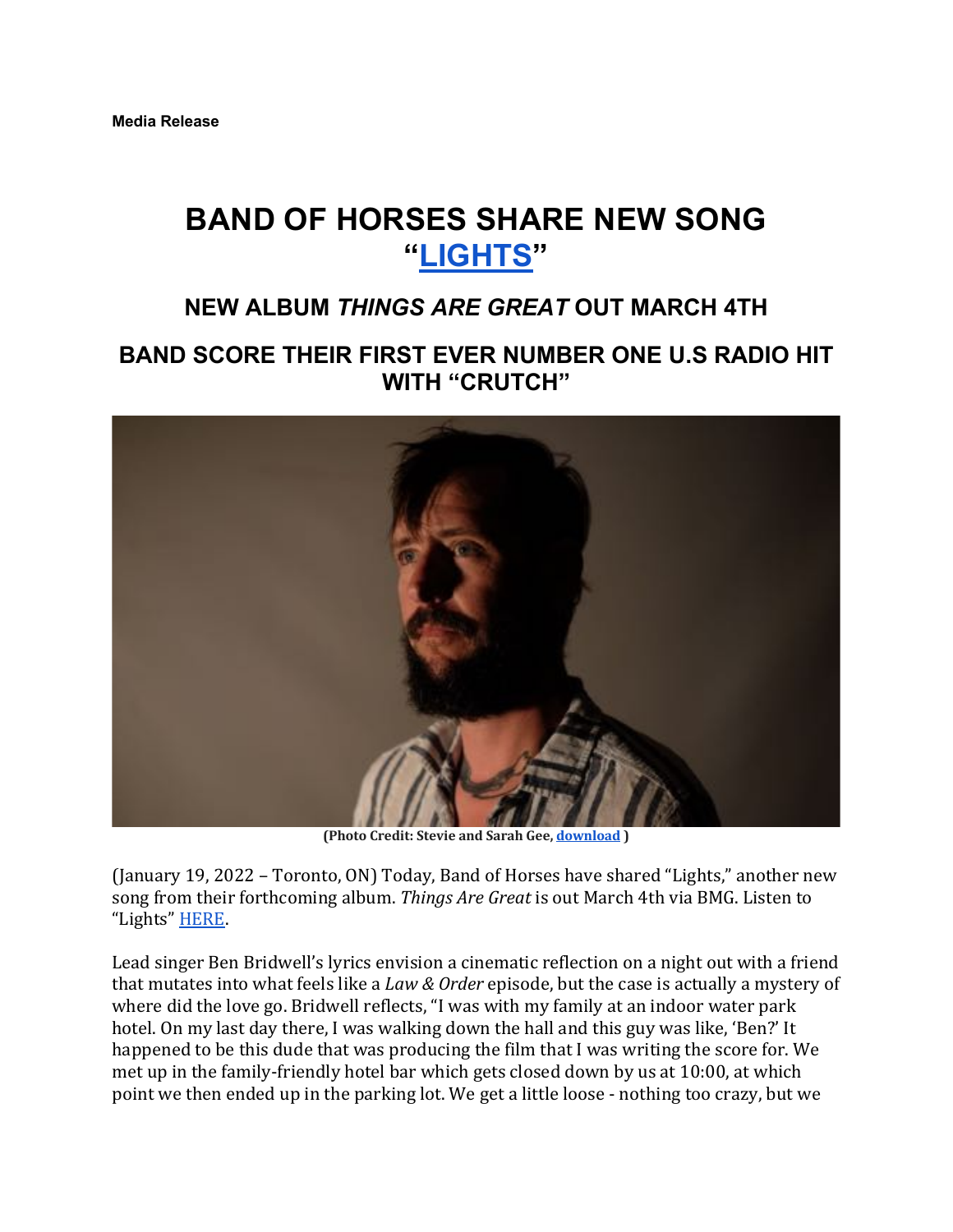ended up dodging security guards. Our story then goes on to when I'm back home and someone had broken into my house. With the cops that ended up being around, there were more people turning the lights on us, one way or another. At the parking lot of the hotel, it was the security guards turning them on to check on us out there and at home, it was the lights going on and off with these cops. I'm drawing metaphors here and there from these two stories. Also, things were going poorly for me at that time and that kind of peppers the entire track."

*"More metaphorically,"* explains Bridwell, "*the song was meant to be a bit uplifting and I'm* wishing for a better existence in a way. I'm getting over the things that had been going wrong *in* my life. The lights go on signifying it's a better day kind of thing."

"Lights" is included on the band's sixth studio album and first record in more than five years. Sonically, the album is a return to their earlier work and the kind of raw ethos that lies at the heart of Band of Horses. You can also hear previously released songs "In Need of Repair" and "Crutch." The latter reached #1 on the AAA radio chart in the U.S, marking the first chart topper for the band.

Pre-order *Things Are Great* HERE.

#### **What the Critics are Saying....**

"It sounds like a hungry young band influenced by Band Of Horses, which I mean as a huge compliment." **- Stereogum**

"Lilting, breezy and anthemic." - Brooklyn Vegan

"Easygoing and heartfelt." **- UPROXX**

"Bridwell's voice soars..." - **Consequence** 

"A combination of catchy folk-rock and blown-out arena indie that centers around bittersweet wordplay." **- FLOOD**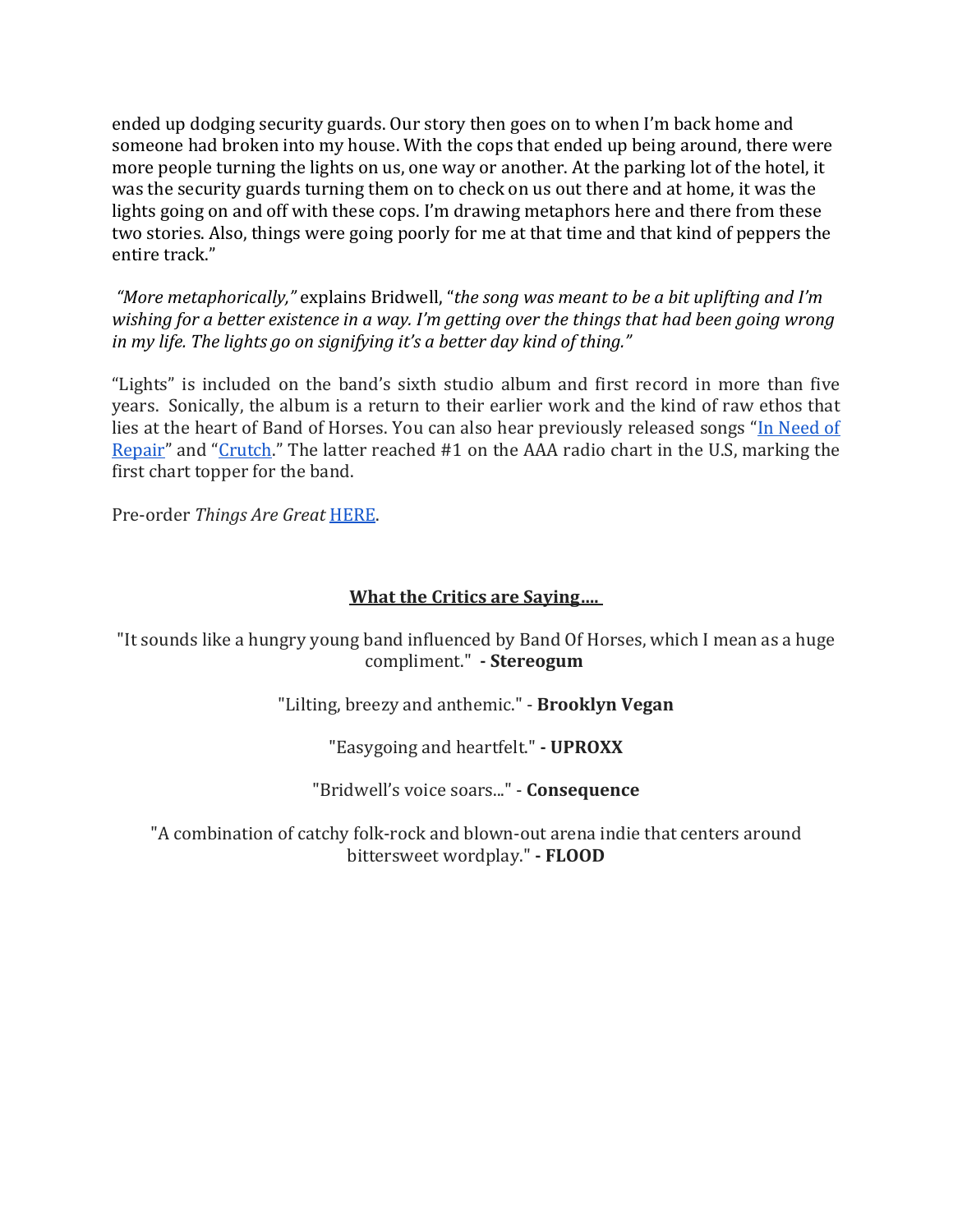

(download album art)

### *Things Are Great* **Tracklisting**

- 1. Warning Signs
- 2. Crutch
- 3. Tragedy of the Commons
- 4. In The Hard Times
- 5. In Need of Repair
- 6. Aftermath
- 7. Lights
- 8. Ice Night We're Having
- 9. You Are Nice To Me
- 10. Coalinga

#### **More on** *Things Are Great*…

-Written by Jaan Uhelszki

There might be no other band that was able to channel the generational anxiety of 20somethings in those early millennial years and turn it into such powerful and inclusive art.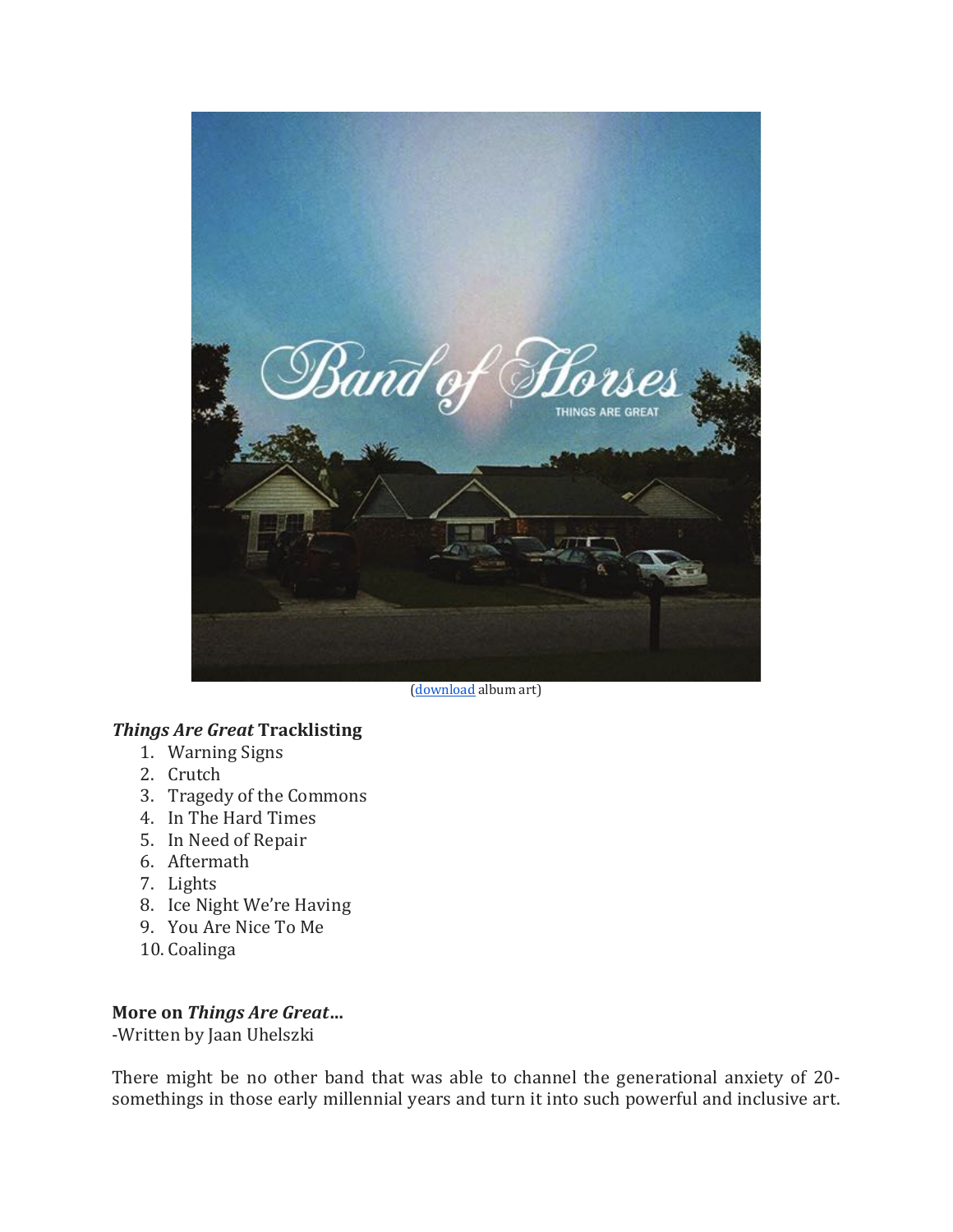Band of Horses fashioned gorgeously ragged epics, Ben Bridwell's high-flying vocals and eccentric enunciation floating like a specter over sweeping soundscapes that felt like prelude to a dream. The songs always veered between two points: dark and light, strength and vulnerability, apathy and devotion, hope and despair, but hope always nosed a little ahead.

Band founder Bridwell is a keen and enthusiastic storyteller, but also a relentless observer of the quirks and vagaries of the human heart and the peculiar beauty of dysfunction. He possesses the heightened sensitivity of a hyper-aware soul, ever- watchful and wary that there might be a pothole, a pitfall or a monster under the bed, always a little suspicious of happiness and human connection. Full of profundity, truth and sometimes just homespun advice of how to live, Band of Horses songs have become anthems, mantras and touchstones for fans.

"I'm not sure about that," Bridwell says from his front porch outside of Charleston, South Carolina, his rambunctious dog Lucille gamboling around the yard and causing a racket. "It's always a bit overwhelming to hear about the role you play in people's lives, and how the songs resonate with some of their big moments, like when they fall in love, or lose that love, or just lose someone close to them. But really, I think the thing that connects all the Band of Horses albums is I'm always complaining about something," he laughs self-effacingly.

Complaining doesn't even begin to describe what Bridwell does. He is as much a way-shower and prophet as he is a musician, uncannily seeming to spot menace, discord and psychic distress before the rest of us. He sounds the alarm in his songs, cloaking peril in swooping guitars and layered, deceptively fragile sounds. His vocals -- wistful, plaintive, ethereal -attempt to belie the apprehension in the lyrics, which possess a crucial degree of universality: They're never so specific or personal that listeners can't project themselves into the words and make them their own.

Unease bled into the songs, beginning with the anxious chiming guitar on album-opener "Warning Signs" -- a song inspired by an incident in 2016, when Bridwell lost his voice onstage at the Sydney Opera House, bringing him to tears in front of the Australian audience. But anyone who listened closely to the group's 2016 album, *Why Are You OK*, sensed a hint of discontent and chill in the rarified South Carolina air in the place that the singer liked to call "Happyville." *Why Are You OK* seemed to anticipate some of the themes that appear on *Things Are Great*, especially apparent on *OK's* "Casual Party" and album-closer "Even Still," with its foreboding last lines, "But I could just leave/I could just leave, oh." "I think that's where our rebirth began. We hinted at it the last album while we still had the other lineup," Bridwell begins, stopping to gather his thoughts. "Well, there were things that were just not working, but I wasn't sure exactly what back then ... " he trails off.

But time and reflection helped him figure it out. Bridwell changed the Band of Horses lineup— Tyler Ramsey and Bill Reynolds departed in May 2017 --to recapture some of the raw emotion and unpolished punk-rock spirit of the days when they were inventing themselves from the remains of the sad, sprawling orchestral-pop band Carissa's Wierd. Except for drummer Sera Cahoone, most of the members of that Seattle band were selftaught. "When I started, I was a crappy drummer in a slow-core band that broke up because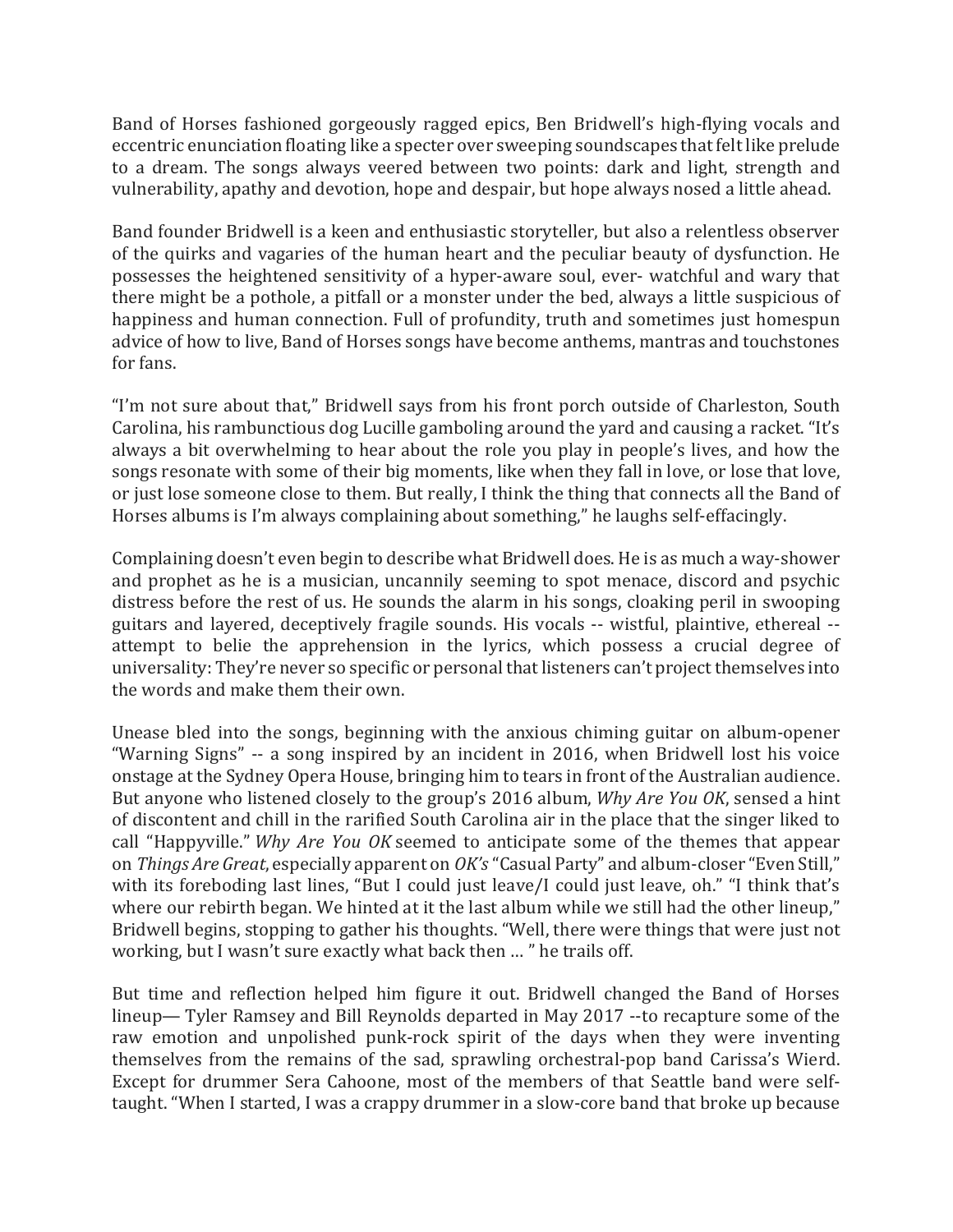it wasn't going nowhere," Bridwell says. "All of a sudden I had to figure out how to do guitar stuff [for this band]. I put my hands where they're comfortable, my fingers on the fretboard and detune the strings to make it comfortable for the shapes. I didn't have to learn all these goddam fucking chords. Now I'm stuck with all these weird tunings that don't make sense to anyone else. It's kinda hilarious showing them to accomplished players or guitar techs. It's hard for them to play much of anything in those tunings," laughs Bridwell.

"I was fucking around figuring things out as I went along, but looking back I realize the way I played guitar was the main identity of the band." Drummer Creighton Barrett echoed that sentiment in an interview with Relix. "When we first started touring, we had to have a guitar tech immediately because we had to travel with 12 guitars that had to stay in their tunings. Ben didn't know how to tune a guitar, so all those songs are written in those weird tunings. So they dictated choruses and verses." But back then, Bridwell was self-conscious about his lack of ability, and he kept hiring name producers and drafting crack musicians into the lineup. "Early on I thought we needed better players -- and don't forget there's so many exmembers of this band," Bridwell admits. "Like it ain't just Bill and Tyler who I asked to leave. If you look on Wikipedia it'll show you there's over 10 that are gone. So it's a constant evolving lineup." He hesitates, then in a rush of words says, "I hope people just don't think that is me being ruthless. I'm still friends with almost everybody who has ever been in the band." "It's no slight on Tyler [Ramsey] and Bill [Reynolds], because they're good. Almost too good. Creighton and I and even Ryan [Monroe, keyboards] have all been in the band since almost the beginning. [But after the last album] we all felt kind of a bit listless. We were in this professional recording band thing at this expensive studio  $-$  like a time-is-money thing — and it just wasn't working for me." He knew it for sure when he began to sneak out to record demos of what he was working on with a young engineer and producer named Wolfgang "Wolfie" Zimmerman, not telling anyone in the band about what he was doing.

That was when he did some serious thinking about Band of Horses and what needed changing. Shortly afterward, he asked Ramsey and Reynolds to leave. It was also when Bridwell realized he needed to exert some control on the production, and along with Zimmerman, he produced or co-produced all of the tracks, with help from Grandaddy's Jason Lytle and Flaming Lips producer Dave Fridmann. "I don't consider deciding to produce [the record] a rebellion, but a recapturing of our own -- and my own -- spirit, honestly," the musician explains.

Band of Horses is now composed of Bridwell, longtime members Monroe and Barrett, Archers of Loaf bassist Matt Gentling (who was in Band of Horses' touring band in 2007 and appeared on a track on *Why Are You OK*) and guitarist Ian MacDougall, Broken Golden front man, and until 2017, the Band of Horses merch manager. "I was convinced by Creighton and Bryan, our tour manager. They told me, 'Ian can play, man, he's kind of a fucking stud when it comes to guitar. And so I listened to their advice, and I'm glad I did. Because if anything, this album is a return to just us. It's just fucking us."

Some of the songs on *Things Are Great* document that change in members, as well as other connections in Bridwell's life that shifted, or remained. "This album tells a story of relationships. Personal relationships, my relationship. But I don't want to single anyone out,"